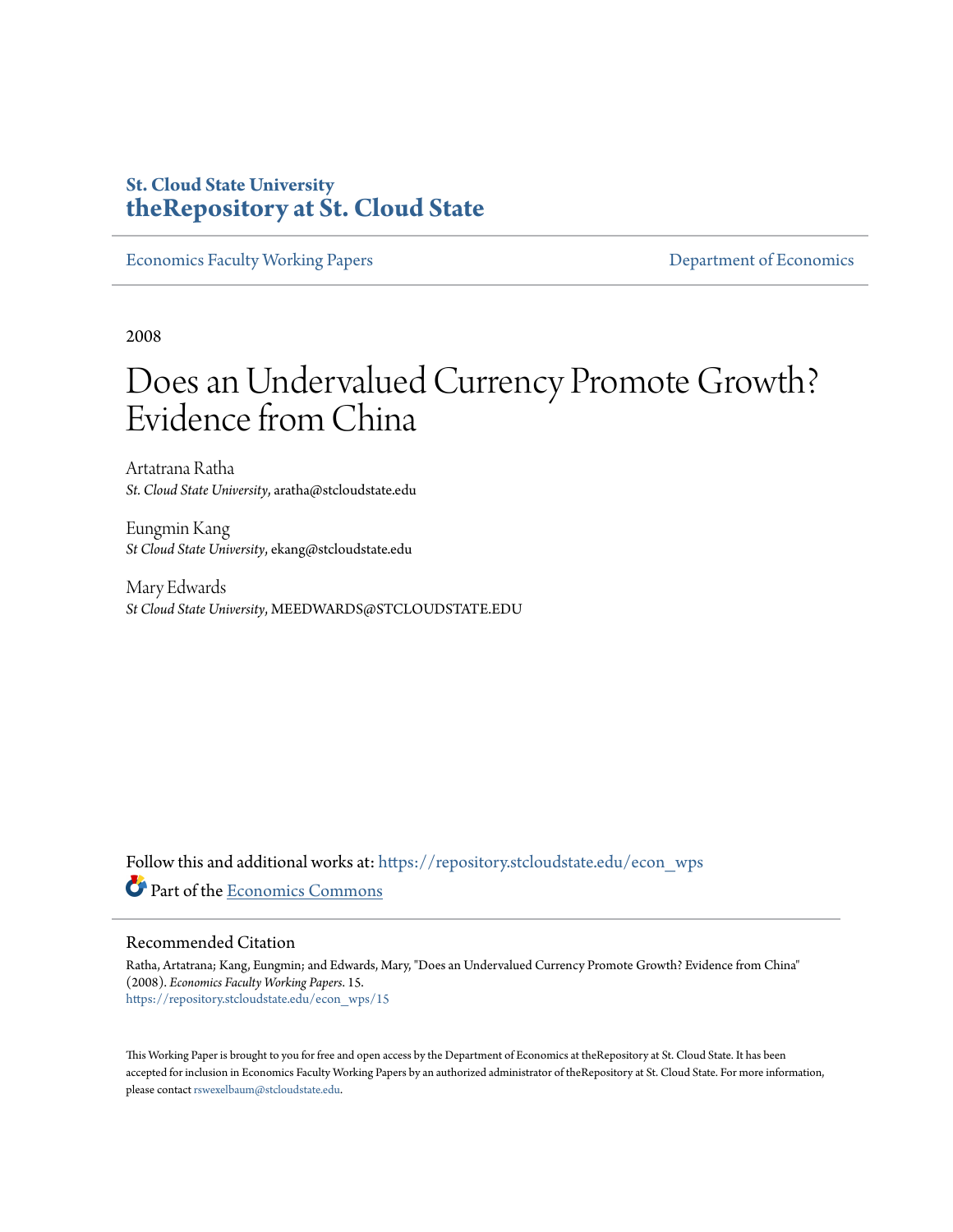## **Does an Undervalued Currency Promote Growth?**

## **Evidence from China**

*Authors* Artatrana Ratha\*, Eungmin Kang, and Mary E. Edwards Department of Economics St Cloud State University St Cloud, MN 56301

#### *Asbtract*

Whether currency devaluation promotes growth remains an empirically open question. Coexistence of an undervalued currency and the world's largest trade surplus alongside a booming economy makes China a unique case study. Using annual data over 1977-2006 and the relatively recent "bounds-testing approach" to cointegration and error-correction modeling, we estimate a reduced form model to investigate the exchange rate sensitivity of China's real GDP. We find that currency devaluation is contractionary in China.

Key Words: Bounds-Testing Approach, China, Currency Devaluation.

JEL Classification: F41, F43

\* Corresponding author, email: [aratha@stcloudstate.edu;](mailto:aratha@stcloudstate.edu) telephone: (320) 308-2226.

\_\_\_\_\_\_\_\_\_\_\_\_\_\_\_\_\_\_\_\_\_\_\_\_\_\_\_\_\_\_\_\_\_\_\_\_\_\_\_\_\_\_\_\_\_\_\_\_\_\_\_\_\_\_\_\_\_\_\_\_\_\_\_\_\_\_\_\_\_\_\_\_\_\_\_\_\_\_\_\_\_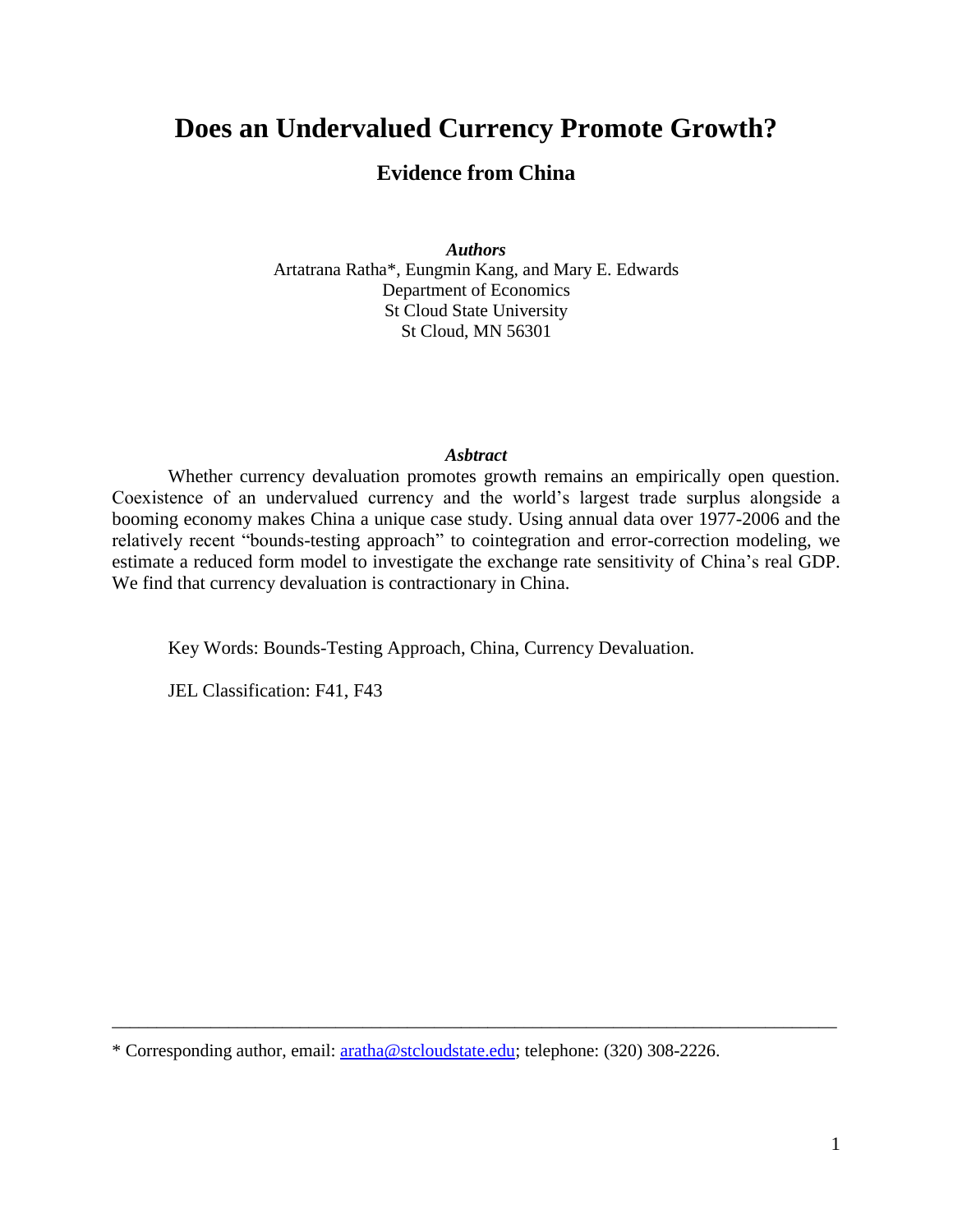#### **I. Introduction**

Within the Keynesian framework, currency devaluation boosts economic growth by promoting net exports, aggregate demand, and output through the multiplier effect. However, this is only a necessary condition for devaluation to be expansionary, not a sufficient one. For example, by making imported inputs more expensive, devaluation can contract the aggregate supply curve. For the same reason, it can also lower investment, a key component of aggregate demand. Thus, the net effect on output is theoretically ambiguous and remains an empirically open question. While there is a general impression that devaluations are contractionary in South America but expansionary in Asia, the results are specific to the sample, model, and technique employed. Accordingly, country-specific studies have received renewed interest.

The coexistence of an undervalued currency and the world's largest trade surplus alongside a booming economy makes China a unique case study. While Brada, Kutan and Zhou (1993) and Bahmani-Oskooee and Wang (2007) find that devaluation boosts Chinese trade, Zhang (1998, 1999) and Weixian (1999) come up with no such evidence. Amidst such mixed results, one wonders if China should keep the Yuan undervalued.<sup>1</sup> Recently, such concerns are also reinforced by the findings of Hsing and Hsieh (2004), and Shi (2006) who estimate a VAR model for China: the former authors find that devaluation hurts the economy in the short-run; the latter suggests that the Yuan's appreciation is contractionary in general, but given the scale of capital flows, shocks to the capital account likely play a much bigger role than the Yuan's exchange rate.

Using the latest data and the relatively recent "bounds-testing approach to cointegration and error-correction modeling" proposed by Pesaran, Shin, and Smith (2001), we investigate whether an

<sup>&</sup>lt;sup>1</sup> Although researchers disagree on the degree of the undervaluation of the Yuan, by and large they all agree that given the massive trade surplus and huge surge in China's foreign exchange reserves, the Yuan is indeed undervalued. Shi (2006) has a recent account of this literature.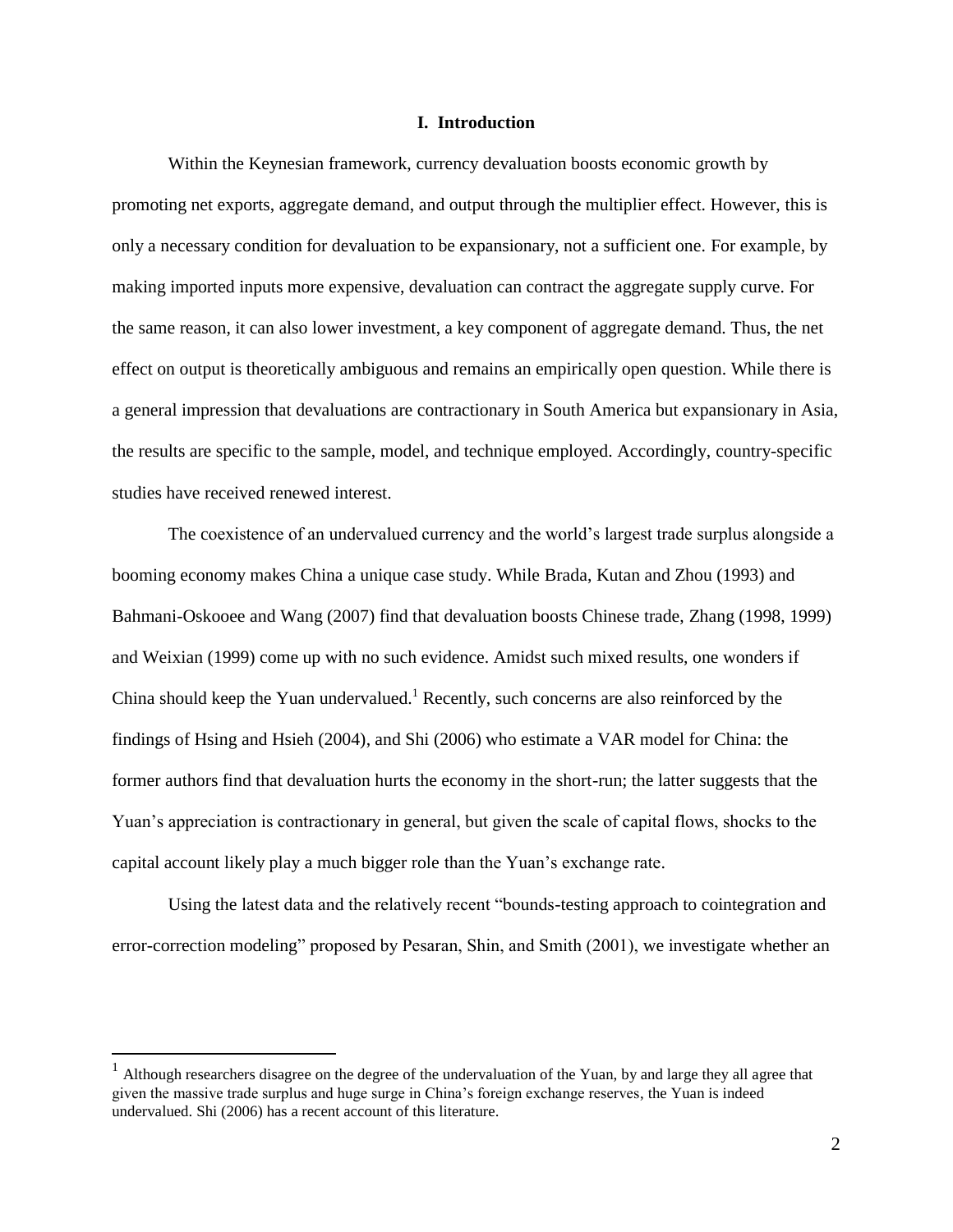undervalued Yuan promotes China's growth.<sup>2</sup> We use a reduced-form model to study the exchange rate sensitivity of real output. We find, using cointegration and error-correction modeling, that currency devaluation is contractionary in China. The rest of the paper is arranged as follows: A brief review of the literature is provided in Section II, followed by an outline of the model and methodology in Section III. Empirical results are reported in Section IV; Section V concludes. Data, definitions, and sources are cited in the Appendix.

#### **II. Review of Related Literature**

In order to boost net exports and the resulting growth, many of the developing countries often devalue their currency. This goal is best realized if a nominal devaluation also translates into a *real* depreciation of the currency. Even then, for net exports to increase, the demand elasticities for exports and imports must add to more than one – according to the Marshall-Lerner condition (ML condition, hereafter). Since short-run elasticities are usually smaller than their long-run counterparts, the ML condition may not hold in the short-run. Indeed, the expansionary effect may be dampened or even negated altogether. For example, in the early 1970s, the ML condition was met, the dollar was devalued yet the U.S. trade balance continued to deteriorate – a pattern that Magee (1973) explained in terms of a J-Curve effect. Bahmani-Oskooee and Ratha (2004) provide a comprehensive review of the J-Curve literature.

Nunnenkamp and Schweickert (1990) suggest that a country's aggregate demand may actually contract by following a devaluation of its currency because it makes imports more expensive. The resulting inflation becomes a natural by-product of the devaluation. If the country's export sector relies heavily on imported inputs, then cost-push inflation will appear in

<sup>&</sup>lt;sup>2</sup> Since most of the older studies did not test for stationarity of the series, they likely suffered from spurious regressions. Moreover, recent studies that do test for stationarity have employed different unit roots tests. To the extent that different tests have different power and yield different outcomes, the reliability of their results is undoubtedly reduced. As the technique proposed here requires no unit-root testing, the results here are likely to be more reliable.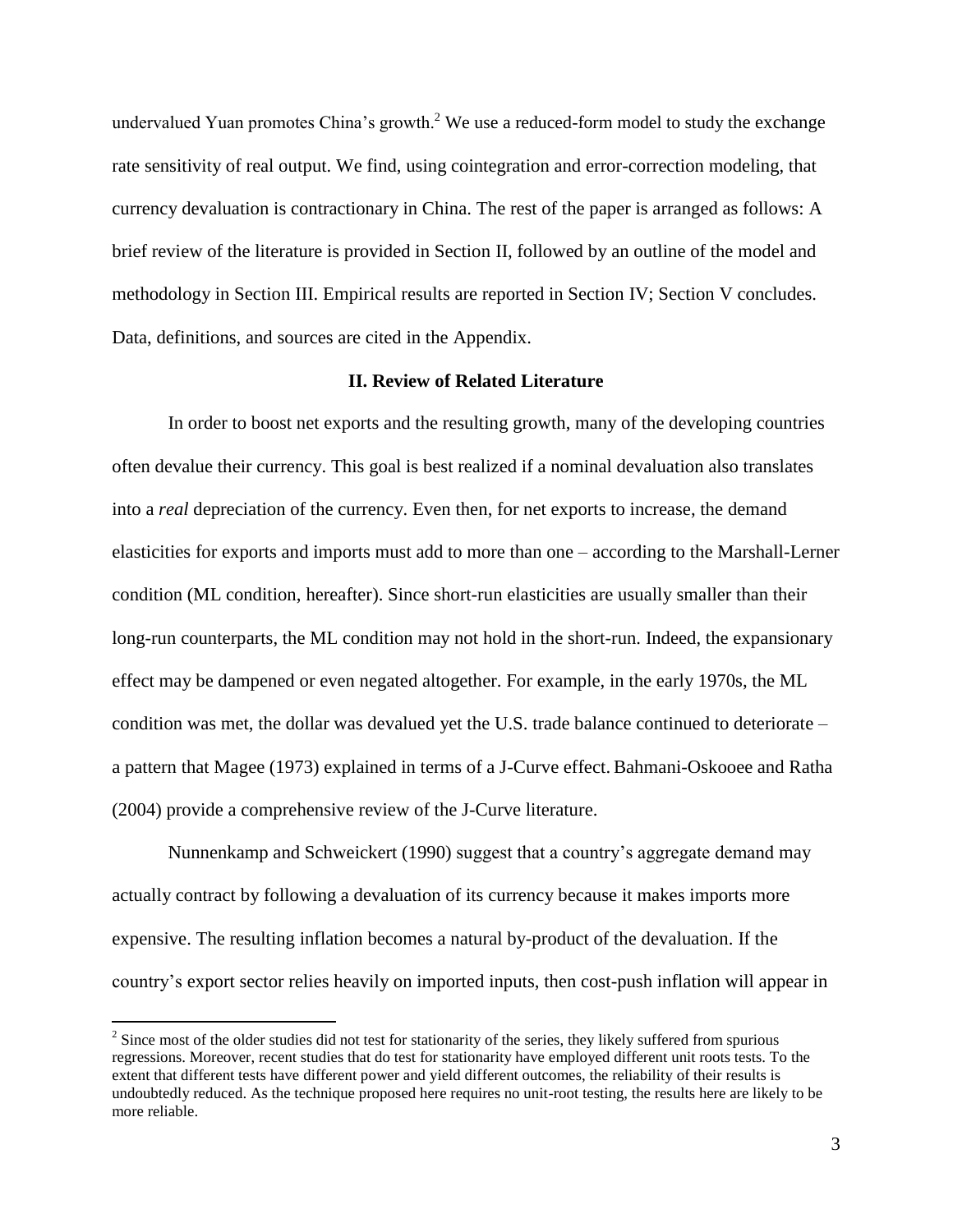the export sector as well, and to that extent, diminish the competitiveness of a country's exports. If a country's export sector imports the majority of its inputs, a currency devaluation increases production costs and thereby undermines the competitiveness of the exports. Inflation also causes an adverse real balance effect as real wealth drops, leading to a further drop in spending. Likewise, aggregate demand contracts because of: (i) a redistribution of income towards entities with a lower marginal propensity to consume,<sup>3</sup> (ii) a decline in investment as imported inputs get more expensive, (iii) higher debt service payments for the country, and (iv) inflation and the accompanied increase in interest rates.

On the supply side, devaluation is clearly contractionary. Production suffers because imported inputs get costlier following a real devaluation (Edwards, 1986). Given the inflationary environment, factor prices including wages and interest rates rise and further reduce the aggregate supply.

Since devaluation impacts both the aggregate supply and the aggregate demand curves, the net effect depends on the relative shifts of these curves, and the issue has been of significant interest in academia as well as policy circles. Bahmani-Oskooee and Miteza (2003) review the related literature along the four broad-strands that it has taken:

- (i) The *before-after literature* compares output growth before and after devaluation;
- (ii) The *control-group approach* compares output growth in the devaluing countries with the same in a set of non-devaluing countries, called the control-group;
- (iii) The *macro-simulation approach* involves theoretical models and/or simulations involving different transmission mechanisms; and finally,
- (iv) The *econometric approach* estimates the effects of different stabilization policies.

<sup>&</sup>lt;sup>3</sup> Rajan and Shen (2002) find weak support in favor of the hypothesis that a country with a lower per capita income is more likely to suffer from a contractionary devaluation.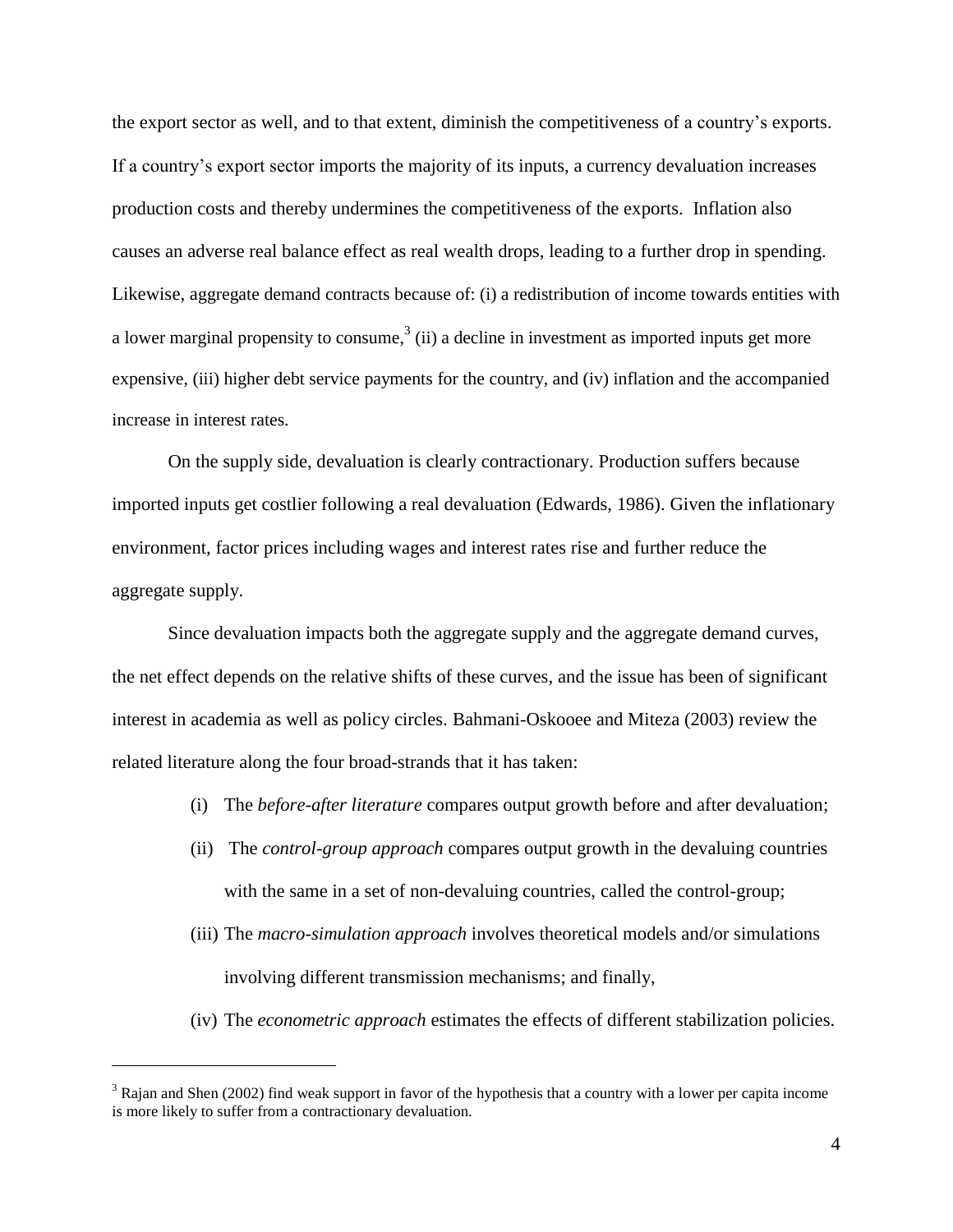While there is no consensus as such, there seems to be ample evidence in favor of devaluation being (i) contractionary in Latin American countries, and (ii) expansionary in pre-1997 Asia but contractionary in post-1997 Asia. Some countries, especially those with heavy foreign currency liabilities, tend to lose credibility upon currency devaluation. With financial liberalization and advancement in information technology speeding up capital flights, as Kim and Ying (2007) note, these countries will likely suffer more from contractionary devaluation. While China has a huge external surplus, and therefore the above foreboding does not necessarily apply, an adverse reputation effect triggering capital flight cannot be ruled out. In fact Kim and Ying (2007) comment that devaluation can be contractionary in post-1997 East Asia just as well as in Mexico and Chile.

Since multi-country studies tend to overlook country-specific features, as mentioned earlier, country-specific studies have received renewed interest.<sup>4</sup> China, the country with the largest trade surplus, pegs its currency to that of the US, the country with largest trade *deficit*. While the US dollar keeps falling, so does the Chinese Yuan (instead of rising) vis-à-vis other major currencies of the world. Such undervaluation of the Yuan is justifiable if devaluation (undervaluation) is indeed expansionary in China. Empirical evidence on the Chinese trade balances and the value of its currency is quite sparse in the literature. Using the bounds-testing

<sup>&</sup>lt;sup>4</sup> For example, Solimano (1986) for Chile, Branson (1986) for Kenya, Roca and Priale (1987) for Peru, Kamin and Rogers (1997) for Mexico, and Taye (1999) for Ethiopia find evidence of contractionary devaluation whereas Taylor and Rosenweig (1984) for Thailand, and Bahmani-Oskooee and Rhee (1997) for Korea point to the contrary. Upadhyaya (1999) finds that devaluation is contractionary in Pakistan and Thailand but has no long-run effects in India, Sri Lanka, Malaysia, and the Philippines. See Domac (1997) for an overview of the empirical results.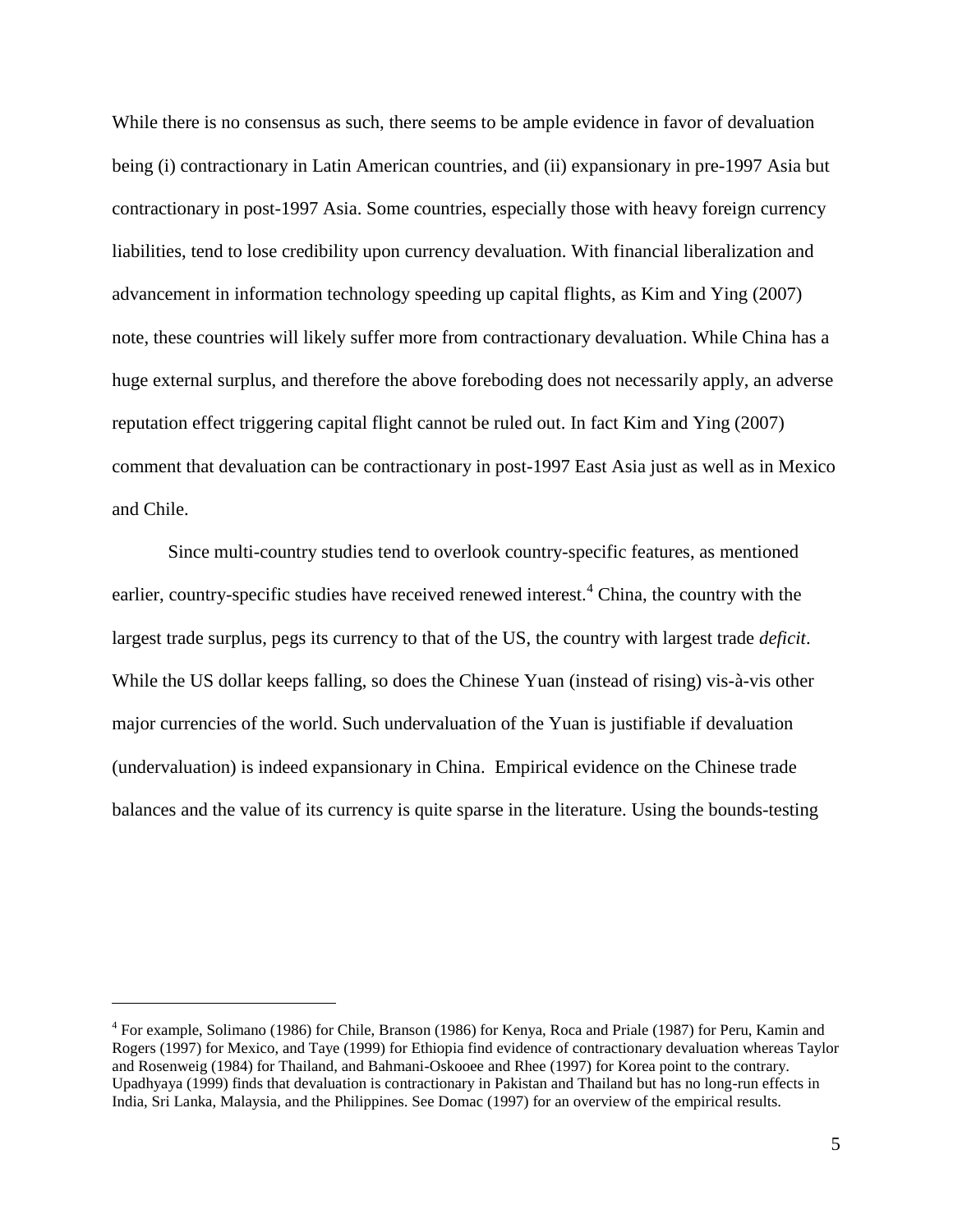approach to cointegration, this study contributes to the existing evidence by examining whether currency devaluation is indeed expansionary in China.<sup>5</sup>

#### **III. Outline of the Models and Methodology**

We estimate a reduced form model where output depends on all three stabilization policies: (fiscal, monetary, and exchange rate), as well as world income, ceteris paribus.<sup>6</sup> In line with previous research (Edwards, 1986; Bahmani-Oskooee, Chomsisengphet and Kandil, 2002; Narayan and Narayan, 2007), we specify the following long-run model<sup>7</sup>:

$$
ln Y_t = a + b ln G_t + c ln M_t + d ln REER_t + e ln YW_t + \varepsilon_t ... (1a)
$$

where the variables  $Y_t$ ,  $G_t$ ,  $M_t$ ,  $REER_t$ , and  $YW_t$  are, respectively, China's GDP, government expenditure, money supply, the Yuan's effective exchange rate, which is a trade-weighted average of the indices of bilateral real exchange rates, and the world income, all in *real* terms. While the coefficients of the fiscal and monetary variables (i.e., *b* and *c*) are expected to be positive, *d,* the coefficient of REER, can be positive or negative, depending on whether devaluation is contractionary or expansionary. Likewise, *e*, the coefficient of *YW<sup>t</sup>* , is expected to be positive, implying rising world income raises the demand for China's exports. However, it may be negative if the rise in world income stems, for example, mostly from increased

 $<sup>5</sup>$  Using cross-section data from 23 LDCs, Agenor (1991) shows that anticipated devaluation is contractionary</sup> whereas unanticipated devaluation is expansionary. From his case study of Turkey (1960-1990), Domac (1997) finds no evidence of contractionary devaluation but confirms the expansionary effect of unanticipated devaluation. In their study of post-crisis Indonesia, South Korea, Malaysia, Philippines, and Thailand, Chou and Chao (2001) also find that exchange rate volatility is better than the real exchange rate level in explaining the impact of devaluations on real output. Since the Yuan remains perennially undervalued, there is no element of surprise here. Therefore, one wonders if undervaluation may in fact be contractionary for China.

<sup>&</sup>lt;sup>6</sup> Nunnenkamp and Schweickert (1990) describe the state of empirical research on growth effects of real devaluation and the appeal of the econometric approach using reduced form equations.

 $^7$  Absence of a supply side variable may be justified on three grounds: First, perhaps the most common supply side factor in similar context is the energy price which continues to be regulated by the Chinese government. Second, we are primarily interested in studying the output effect of currency devaluation, not the supply or demand side factors, so the model is adequate. This is also consistent with existing literature (Narayan and Narayan, 2007). Third, given the small size of the sample, there is a clear need to economize on the degrees of freedom. Despite that we added net foreign direct investment to the right hand side found the results consistent with the ones reported here.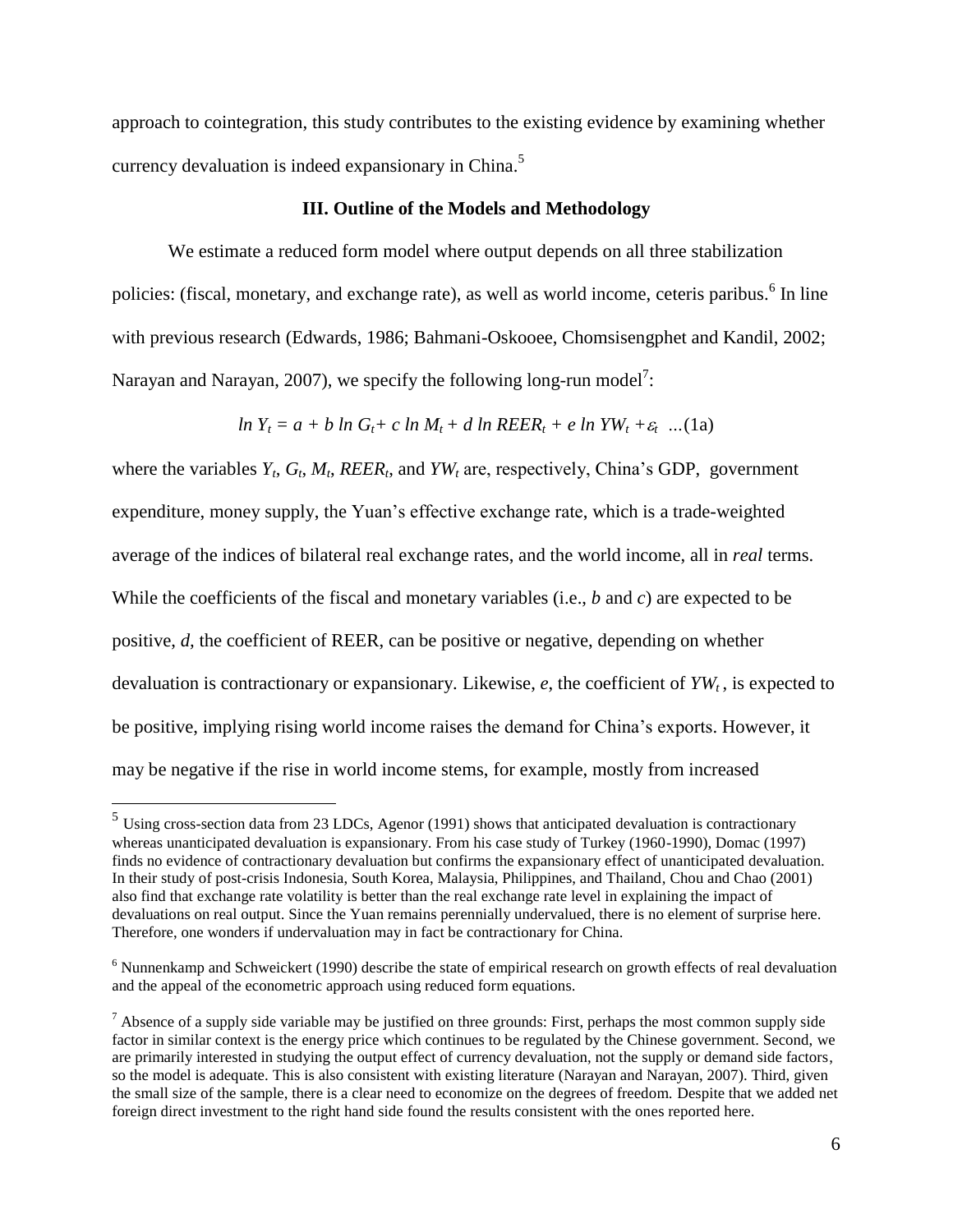production of import substitutes in the rest of the world, or if there have been growing trade barriers.

The sample is comprised of annual data over the 1977-2006 time period, reflecting the period of China's transition toward the market economy since the Cultural Revolution. The bounds-testing approach to cointegration and error correction modeling is employed for empirical analysis partly because it requires no unit roots testing, and partly because it is deemed appropriate for small sample sizes (Narayan and Narayan,  $2007$ , p.  $2593$ ).<sup>8</sup> The error-correction mechanism for the long-run equation (1) is specified as:

$$
\Delta \ln Y_t = a + \sum_{i=1}^{m} b_i \Delta \ln Y_t - i + \sum_{i=1}^{n} c_i \Delta \ln M_t - i + \sum_{i=1}^{p} d_i \Delta \ln G_{t-i}
$$
  
+ 
$$
\sum_{i=1}^{q} f_i \Delta \ln REER_{t-i} + \sum_{i=1}^{r} b_i \Delta \ln YW_{t-i} + \delta \ln Y_{t-1} \qquad ... \qquad (1b)
$$
  
+ 
$$
\delta 2 \ln G_t - 1 + \delta 3 \ln M_t - 1 + \delta 4 \ln REER_{t-1} + \delta 5 YWt - 1 + v_t
$$

where a linear combination of the lagged-level variables approximates the error-correction term. The estimation procedure consists of three-steps:

(i) An *F-Test* where the null of no cointegration (i.e.,  $\delta_1 = \delta_2 = \delta_3 = \delta_4 = \delta_5 = 0$ ) is tested against its alternative (i.e.,  $\delta_1 \neq \delta_2 \neq \delta_3 \neq \delta_4 \neq 0$ ). Pesaran, Shin, and Smith (2001) provide a method of estimating the new critical values comprising of a lower bound and an upper bound for large samples, but for small samples such as ours, Narayan (2005) provides yet another set of critical values that we use: If the calculated F-statistic falls above the upper bound, the null hypothesis is rejected; if it falls below the lower bound the null hypothesis cannot be rejected; if it falls in-between the results are

<sup>&</sup>lt;sup>8</sup> Bahmani-Oskooee and Wang (2007) employ annual data over the 1978-2002 time period to study the exchange rate sensitivity of US exports to and import from China - a concept closely related to ours. Citing Hakkio and Rush (1991), they argue that cointegration being a long run concept requires a long span of data more than a large number of observation – so their sample of 25 annual observation was as good as 100 quarterly ones. In the exact same context as ours, Narayan and Narayan (2007) use 31 annual observations to investigate the impact of currency depreciation on Fiji's output. Our sample with 30 observations compares nicely to the preceding studies. To economize on the degrees of freedom, we impose no more than 3 lags in the estimation process.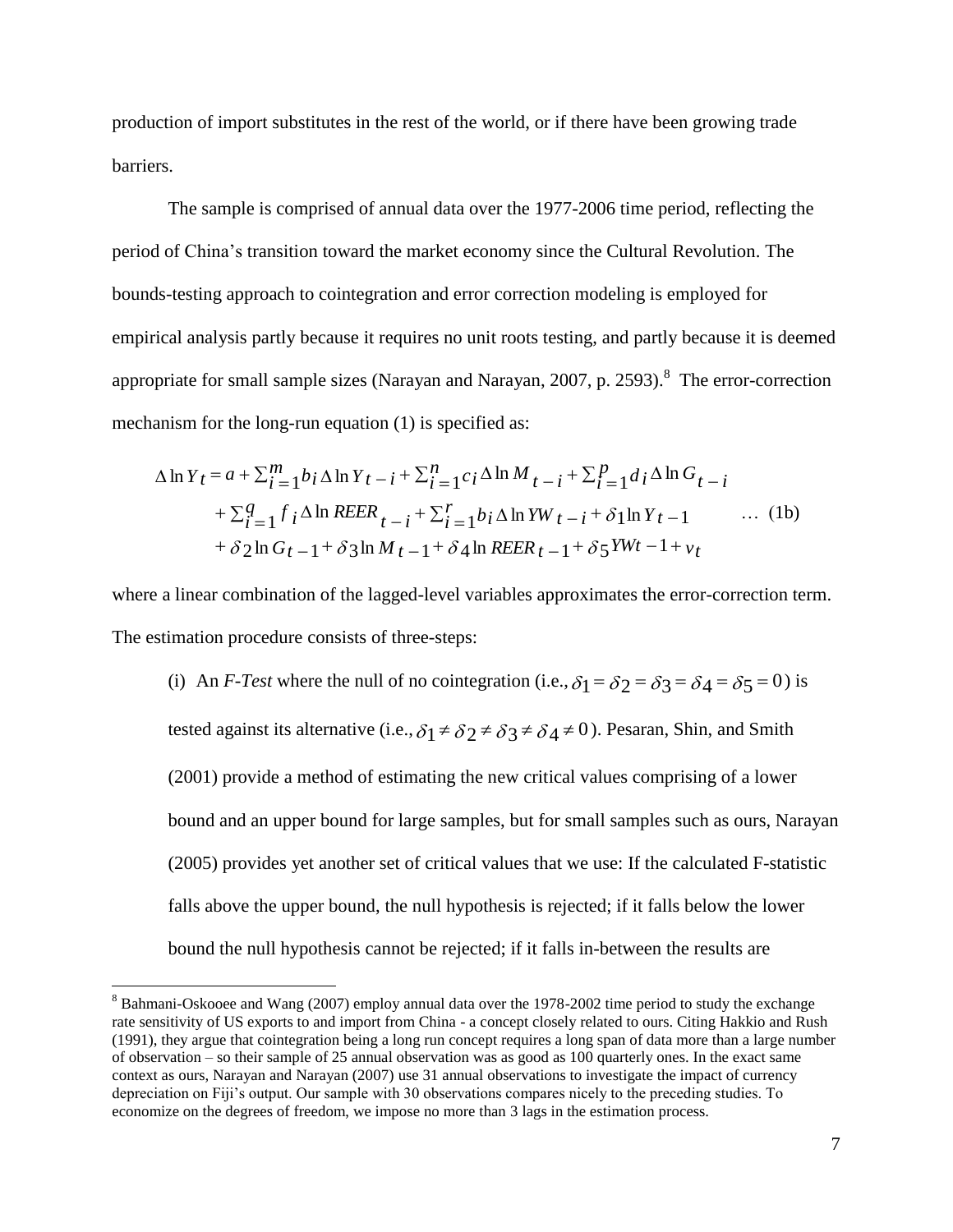inconclusive. Finally, a negative and significant error-correction term would indicate cointegration among the underlying variables. See for example, Kremers, Ericsson, and Dolando (1992).

(ii) A *Choice of Optimal Lag-Structure* is necessary because the F-test results are sensitive to the lag-structure of the error-correction model. We employ the *Akaike Information Criterion* (AIC) as well as the *Schwartz-Bayesian Criterion* (SBC) to choose the optimal lag structure.

(iii) The *Long-run Model* is estimated by normalizing the coefficients of the lagged dependent variables in (2).

Finally, we test the stability of the estimated coefficients using the CUSUM and CUSUMSQ test proposed by Brown, Durbin and Evans (1975).

#### **IV. Empirical Results**

As shown in Table 1, the computed value of the F-statistic exceeds 4.223, the upper bound (at 5% levels) for rejecting the null hypothesis of non-cointegration. Thus, there is evidence of cointegration among the variables of our model, viz. *ln Y*, *ln G*, *ln M*, *ln REER*, and *ln YW*. <sup>9</sup> A maximum of 3 lags was imposed in each case, and the optimal lag-structure chosen by both AIC and SBC are reported in Table 1. The latter, being a parsimonious model, is the preferred model for small samples such as ours.<sup>10</sup> Interestingly, there is evidence of cointegration according to both criteria. Moreover, the error correction term in the short-run dynamics in Table 2 carries a negative and significant coefficient, further confirming existence of a long-run

<sup>9</sup> The time subscripts are dropped for brevity's sake.

<sup>&</sup>lt;sup>10</sup> Also, the coefficient-estimates based on SBC are stable according to both CUSUM and CUSUMSQ criteria.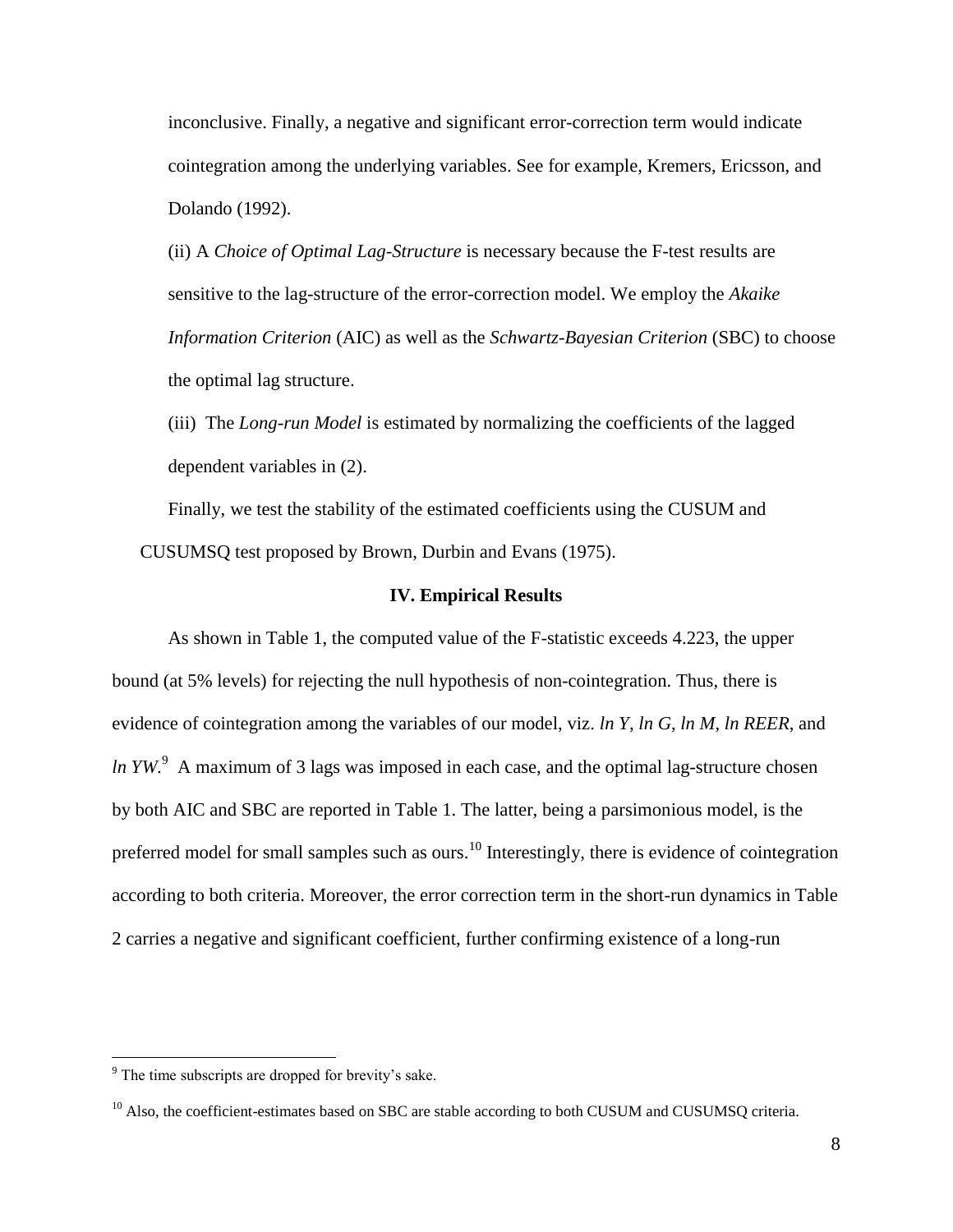relation amongst the variables of the model. Also there is evidence of fast convergence to the long-run equilibrium in each case. $11$ 

#### (Table 1 and 2 go about here)

The negative coefficient of ∆ *ln REERt-2* in the error correction model (under AIC) and ∆ *ln REER<sup>t</sup>* (under SBC) indicate currency appreciation may have a contractionary effect in the short-run, although the coefficient is insignificant in the latter case.

Table 3 summarizes the long run relations. While the monetary policy (*M*) instrument carries the expected positive and significant coefficient, the fiscal policy instrument (G) is insignificant. Both REER and YW carry the expected positive signs and are significant. Since a increase in REER implies an appreciation of the Yuan, a positive and significant coefficient means currency depreciation is contractionary in China. The coefficient is 0.10 according to SBC, i.e., a 10% appreciation in Yuan's external value (REER) would boost China's real GDP by 1%. In view of this, perhaps China should let the Yuan appreciate instead of keeping it undervalued.<sup>12</sup> Likewise, real world income (YW) carries a significant coefficient 0.26, i.e., a 10% increase in world income increases China's real GDP by 2.6%. The US being China's major trading partner, the impact of US GDP on China's GDP will likely be higher than this.

#### (Table 3 goes about here)

The significance of the foreign variables (REER and YW) is noteworthy in view of the relative isolation of the Chinese economy from outside markets during 1977-93 reforms. In reference to the Chinese reforms, Zhang (1999) writes, "the role of the RMB was limited to an

 $11$  Only the coefficients of REER and the lagged error correction term are provided in Table 3 as these are central to the paper's main goal.

 $12$  This contrasts with what Chou and Chao (2001) found for the Indonesia, South Korea, Malaysia, Philippines, and Thailand: to boost output, currency devaluation may not work in the long run but it can cause a detrimental effect in the short run.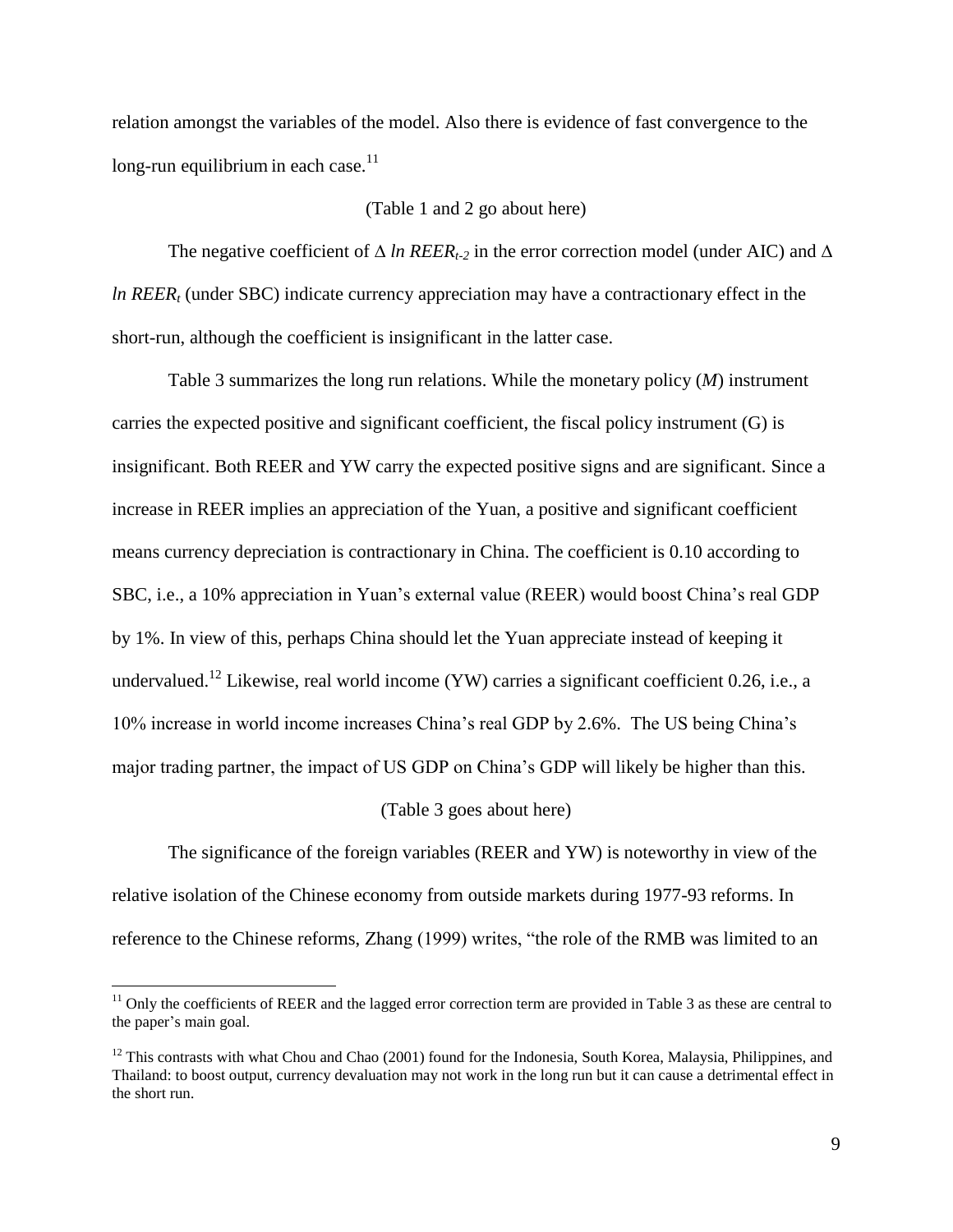accounting tool and a means of planned resource allocation. It could neither respond flexibly to the change of price parities between China and the rest of the world, nor make prompt adjustments according to the changing supply and demand of foreign exchange." Our findings are also consistent those of the Bahmani-Oskooee and Wang (2007) who in their study of commodity trade between US and China confirmed the significant role played by real exchange rate and the trading partners' real GDPs. Perhaps the Chinese economy has become lot more integrated with today's global markets, and accordingly, external variables have come to play a bigger role. Moreover, the CUSUM and CUSUMSQ statistics plotted against their break points in figures 1 and 2 indicate that the coefficients estimates are stable in most cases.

Our short-run results deviate from Chou and Chao (2001) and Hsing and Hsieh (2004) who found evidence of contractionary devaluation in the short-run. Likewise, our long run results differ from those of Shi (2006) who found that currency appreciation dampened economic growth in the long-run. This may have been because as the latter observes, given the scale of capital flows, shocks to the capital account likely play a much bigger role than the Yuan's external value.<sup>13</sup>

#### **V. Summary and Concluding Remarks**

Whether currency devaluation helps growth has intrigued economists and policy-makers alike for the last few decades. In a Keynesian economy, devaluation boosts net exports and economic growth via the multiplier effect. This channel, however, does not have much empirical support. For example, the Latin American experiments with currency devaluation have been far from successful. While currency depreciation helped improve trade balance and growth in many Asian countries before the Asian-Crisis; the same cannot be said of the same countries in the post-Asian crisis era. Experiences elsewhere can be characterized as mixed at the most, leaving

 $13$  When we add (real) net foreign investment to the right hand of side of (1b), we find that it does play a significant role. Interestingly, however, the coefficient of REER went up in size (from 0.10 to 0.29).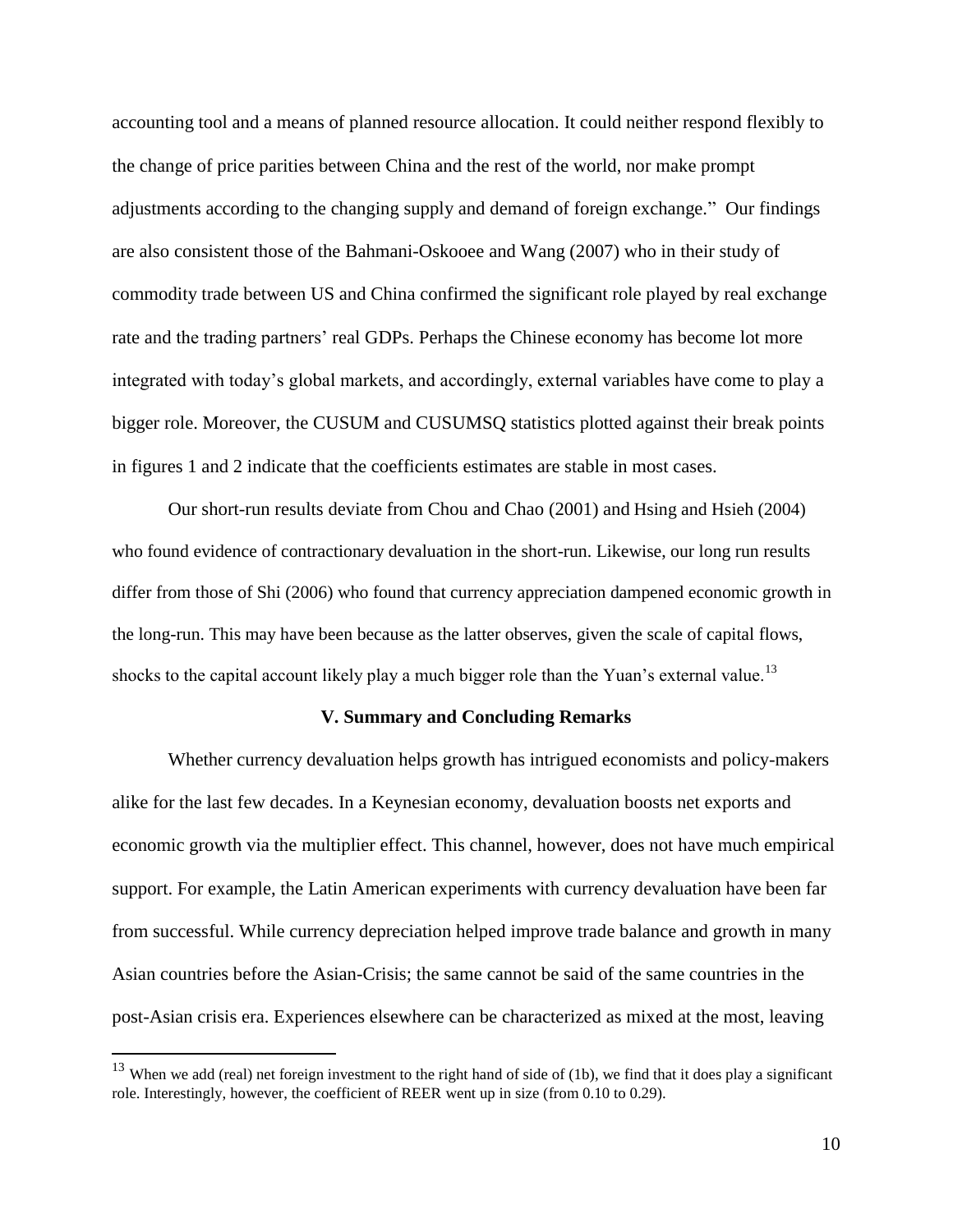no room for generalization. The results are sensitive to the model, time period, regions/countries, and methodology. There is considerable consensus, however, on the channels through which devaluation can affect the demand and supply conditions, and the subsequent outcomes. We make a case study of China where an undervalued currency coexists alongside the planet's biggest trade surplus, and the fastest growing economy. Interestingly, the devaluation literature is quite sparse when it comes to China. This is mainly because consistent data on China are hard to come by. At least part of the time-series data relate to the era of a centrally planned economy, wherein markets either did not exist or if they did (because of the market reforms since 1978 and through 1994), they did not respond well to price signals.

It is in this backdrop that we try to answer the question: Should China revalue the Yuan? Since the answer hinges at least partly, on whether currency devaluation is expansionary in China, we estimated a reduced form model linking Yuan's external value to China's GDP. We find that there exists a long run relation (cointegration) amongst the variables of our model, viz. China's GDP (*Y*), effective exchange rate (*REER*), government spending (*G*), money supply (*M*), and the world income (*YW*), all in real terms. Interestingly, we also find that currency devaluation is contractionary in China – i.e., revaluation of the Yuan will likely boost Chinese growth. Our findings reinforce those of Rajan and Shen (2002) who found weak support in favor of the hypothesis that a country with a lower per capita income is more likely to suffer from a contractionary devaluation. How would the revaluation of Yuan help Chinese economy? As suggested by Kwack, Ahn, Lee and Wang (2007), an appreciation of Chinese currency may increase its trading partners' GDP and prices. If so, the induced changes in foreign income and price may offer substantial benefit to China's future exports and trade balances.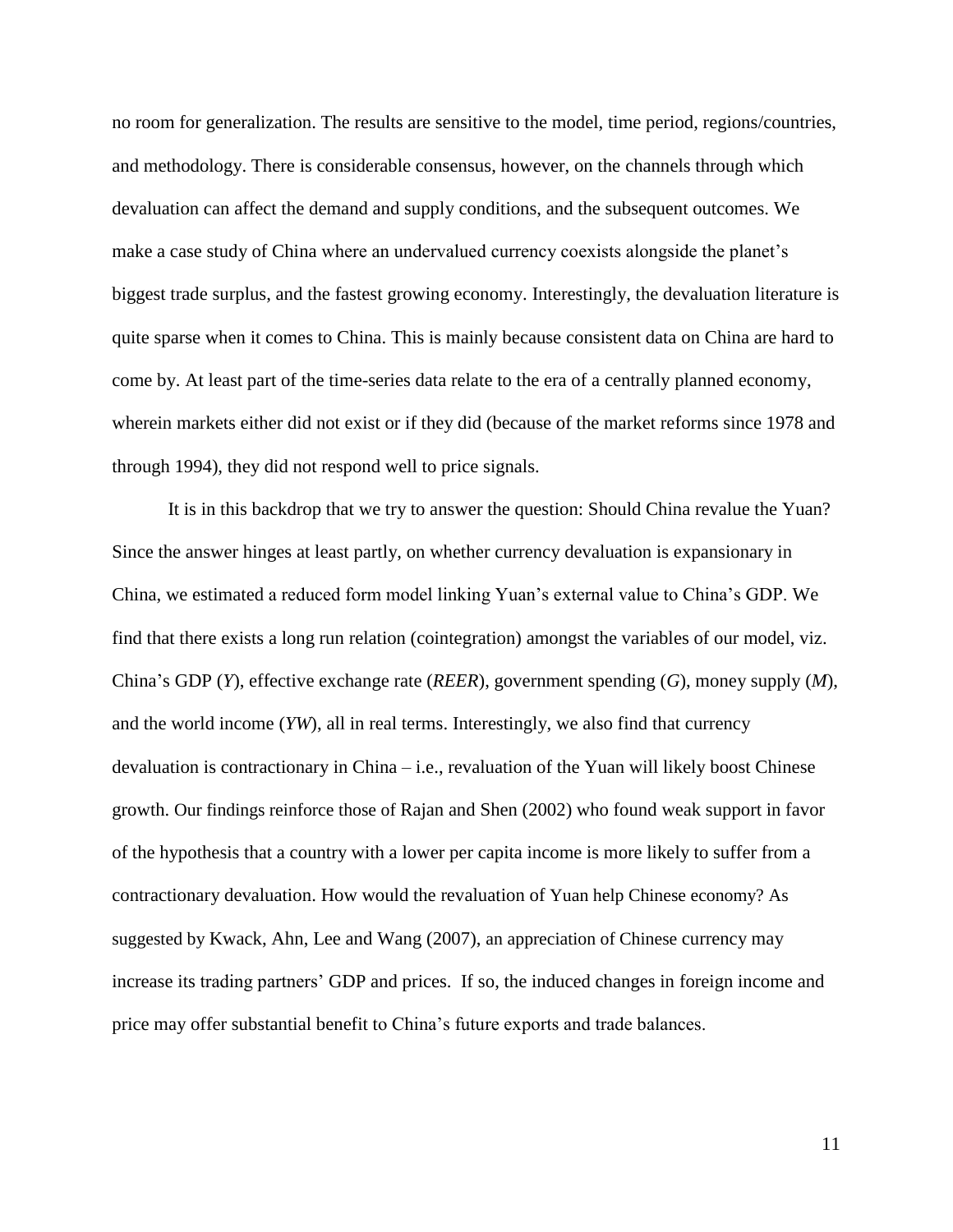#### **References**

- Agenor, P.-R. 1991. Output, Devaluation, and the Real Exchange Rate in Developing Countries, *Weltwirtschaftliches Archive*, 127, 18–41.
- Bahmani-Oskooee, M., Chomsisengphet, S. and Kandil, M. 2002. Are Devaluations Contractionary in Asia? *Journal of Post Keynesian Economics*, 25, 69-81.
- Bahmani-Oskooee, M., and Miteza, I. 2003. Are Devaluation Expansionary or Contractionary? A Survey Article, *Economic Issues*, 8, 1-28.
- Bahmani-Oskooee, M., and Ratha, A.. 2004. The J-Curve: A Literature Review, *Applied Economics,* 36, 1377-1398.
- Bahmani-Oskooee, M., and Rhee H.-J. 1997. Response of Domestic production to Depreciation in Korea: An Application of Johansen's Cointegration Methodology, *International Economic Journal,* 11, 103-112.
- Bahmani-Oskooee, M., and Wang, Y. 2007. US-China Trade at the Commodity Level and the Yuan-Dollar Exchange Rate, *Contemporary Economic Policy,* 25, 341-361.
- Brada, J. C., Kutan, A. M., and Zhou, S. 1993. China's Exchange Rate and the Balance of Trade. *Economics of Planning,* 26, 229-42.
- Branson, W. H. 1986. Stabilization, stagflation, and investment incentives: The case of Kenya, 1979-1980, in Sebastian Edwards and Liaqat Ahamed (Eds), *Economic Adjustment and exchange rates in developing countries*. Chicago: Chicago UP, 267-293.
- Brown, R.L., Durbin, J., Evans, J.M., 1975. Techniques for Testing the Constancy of Regression Relationships over Time, *Journal of the Royal Statistical Society*, Series B 37, 149–192.
- Domac, I. 1997. Are Devaluations Contractionary? Evidence from Turkey, *Journal of Economic Development*, 22, 145-163.
- Chou, W. L. and Chao, C. C. 2001. Are Currency Devaluations Effective? A Panel Unit Root Test, *Economics Letters*, 72, 19–25.
- Edwards, S. 1986. Are Devaluations Contractionary? *Review of Economics and Statistics*, 68, 501-508.
- Hakkio, C. S. and Rush, M. 1991. Cointegration: How Short is the Long Run? *Journal of International Money and Finance*, 10, 571-581.
- Hsing, Y. and Hsieh, W.-J. 2004. Impacts of Monetary, Fiscal and Exchange Rate Policies on Output in China: A VAR Approach. *Economics of Planning,* 37, 125-139.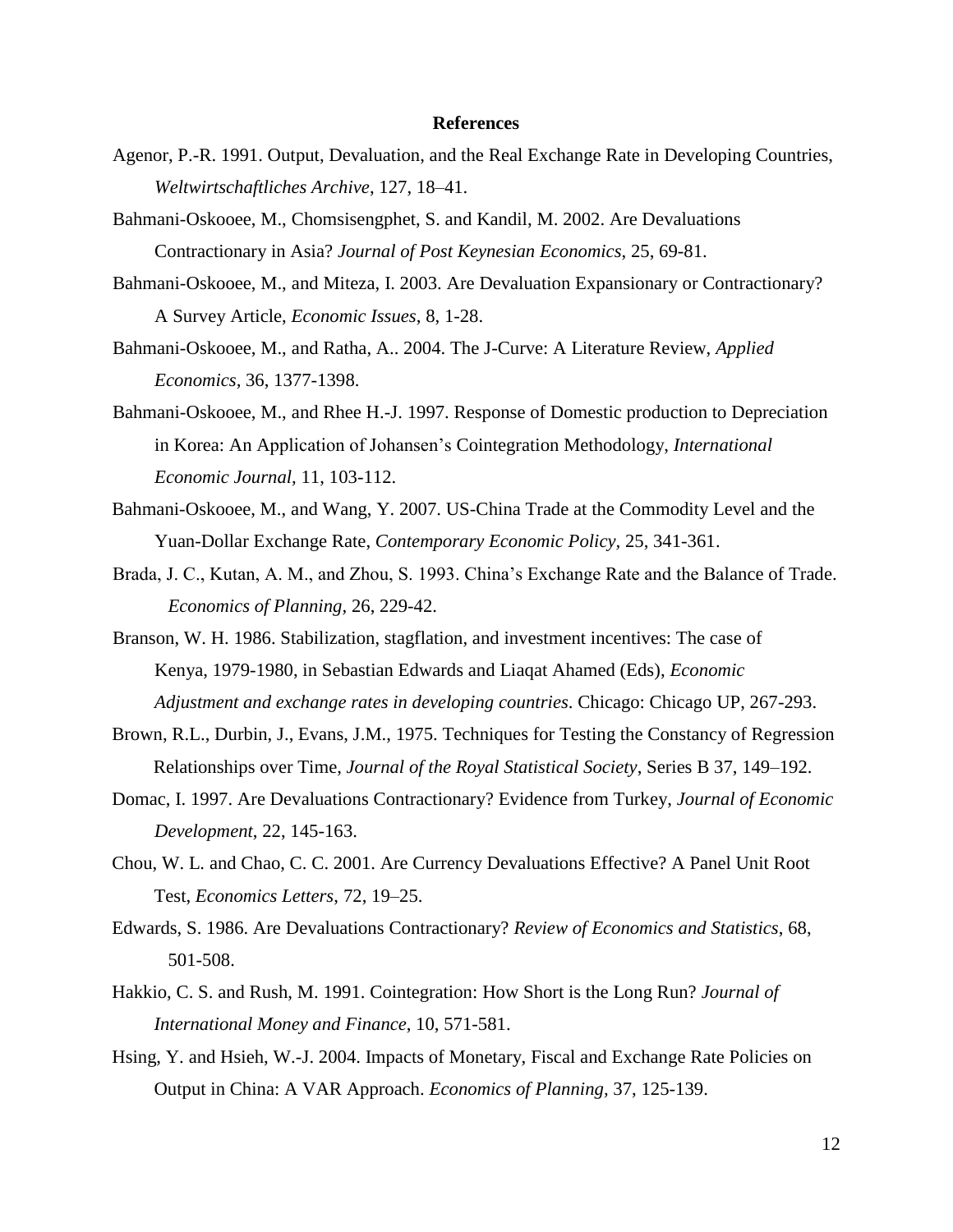- Kamin, S. B. and Rogers, J. H. 1997. Output and the Real Exchange Rate in Developing Countries: An Application to Mexico. *Board of Governors of the Federal Reserve System (U.S.)*, International Finance Discussion Papers: 580.
- Kim, Y and Ying, Y. H. 2007. An Empirical Assessment of Currency Devaluation in East Asian Countries, *Journal of International Money and Finance*, 26, 265-283.
- Kremers, J. J. M., Ericsson, N. R., and Dolado, J. J. 1992. The Power of Cointegration Tests, *Oxford Bulletin of Economics and Statistics,* 54, 325-348.

Krugman, Paul 1998. Latin America's Swan Song, http://web.mit.edu/krugman/www/swansong.html

- Kwack, S. Y., Ahn, C. Y., Lee, Y. S. and Wang, D. Y. 2007. Consistent Estimates of World Trade Elasticities and an Application to the Effects of Chinese Yuan (RMB) Appreciation, *Journal of Asian Economics*, 18, 314–330.
- Magee, S. P. 1973. Currency Contracts, Pass-Through, and Devaluation, *Brookings Papers of Economic Activity*, 1, 303-323.
- Narayan, P. K. 2005. The Saving and Investment Nexus for China: Evidence from Cointegration Tests, *Applied Economics*, 37, 1979-90.
- Narayan, P. K. and Narayan, S. 2007. Is Devaluation Expansionary or Contractionary? Evidence from Fiji, *Applied Economics,* 39, 2589-2598.
- Nunnenkamp, P. and Schweickert, R. 1990. Adjustment Policies and Economic Growth in Developing Countries – Is Devaluation Contractionary? *Weltwirtschaftliches Archive*, 126, 474-493.
- Pesaran, M. H, Shin, Y, and Smith, R. J. 2001. Bounds Testing Approaches to the Analysis of Level Relationships, *Journal of Applied Econometrics*, 16, 289-326.
- [Rajan, Ramkishen S,](http://www-ca5.csa.com/ids70/p_search_form.php?field=au&query=rajan+ramkishen+s&log=literal&SID=n8u7uoda82o68j72rlmeao0rh7) and [Shen, Chung-Hua](http://www-ca5.csa.com/ids70/p_search_form.php?field=au&query=shen+chung+hua&log=literal&SID=n8u7uoda82o68j72rlmeao0rh7) 2002. Are Crisis-Induced Devaluations Contractionary? Federal Reserve Bank of San Francisco, *Pacific Basin Working Paper Series*: 02-06
- Roca, S., and Priale, R. 1987. Devaluation, Inflationary Expectations, and Stabilization in Peru, *Journal of Economic Studies*, 14, 5-33.
- Shi, J. 2006. Are Currency Appreciations Expansionary in China? *[NBER Working Paper No.](javascript:void(0);)  [W12551](javascript:void(0);)*
- Solimano, A. 1986. Contractionary Devaluation in the Southern Cone: The case of Chile, *Journal of Development Economics*, 23, 135-151.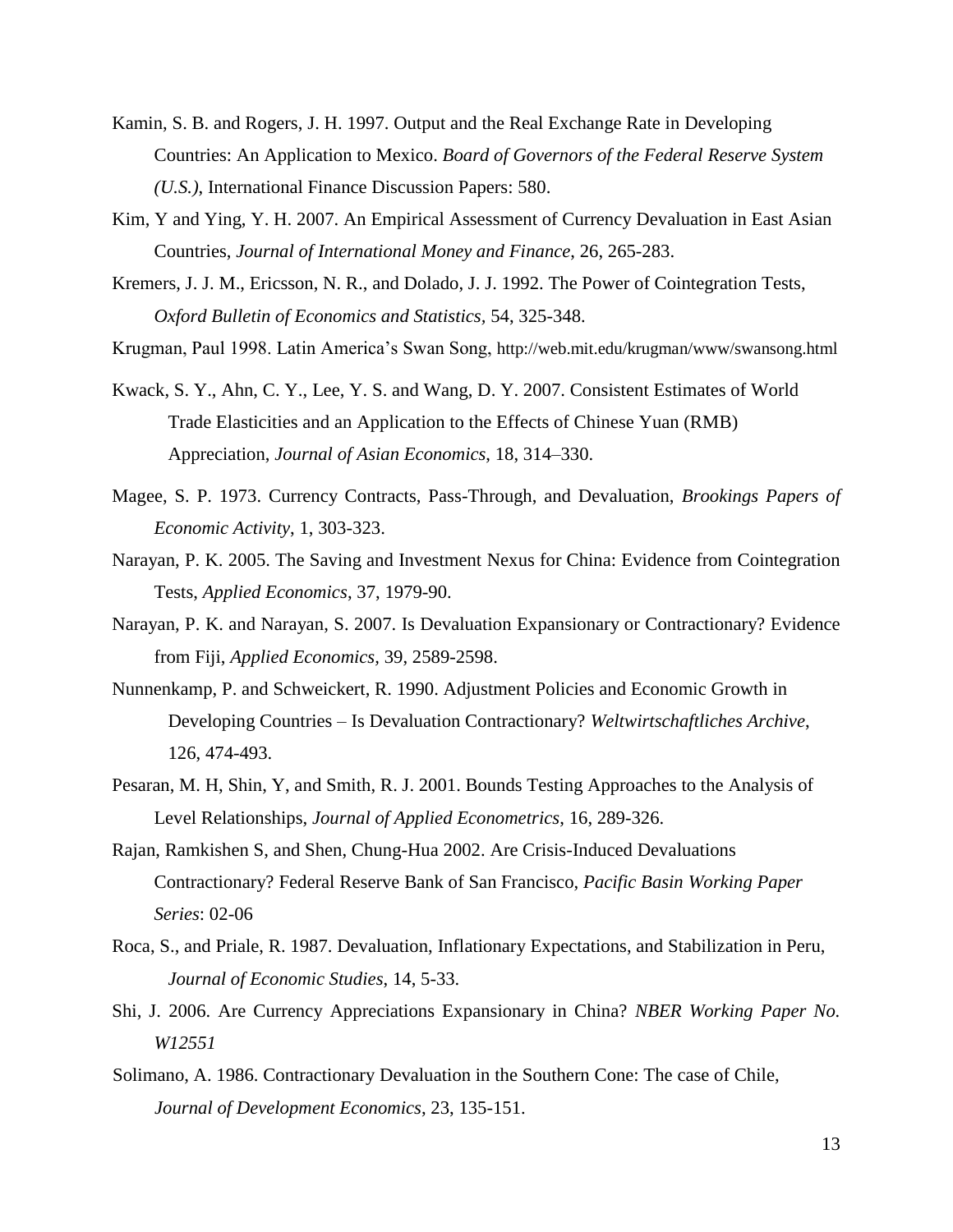- Taye, H. K. 1999. The Impact of Devaluation on Macroeconomic Performance: The Case of Ethiopia, *Journal of Policy Modeling*, 21, 481-496.
- Taylor, L., and Rosensweig, J. 1984. Devaluation, Capital Flows and Crowding Out: A CGE Model with Portfolio Choice for Thailand, *Working paper, The World Bank*.
- Upadhyaya, K. P. 1999. Currency Devaluation, Aggregate Output, and the Long Run: An Empirical Study, *Economics Letters*, 64, 197-202.
- Weixian, W. 1999. An Empirical Study of Foreign Trade Balance in China, *Applied Economics Letters*, 6, 485-490.
- Zhang, Z. 1998. Does Devaluation of the Renminbi Improve China's Balance of Trade?' *Economia Internazionale*, 51, 437-445.
- Zhang, Z. 1999. Foreign Exchange Rate Reform, the Balance of Trade, and Economic Growth, *Journal of Economic Development,* 24, 143-162.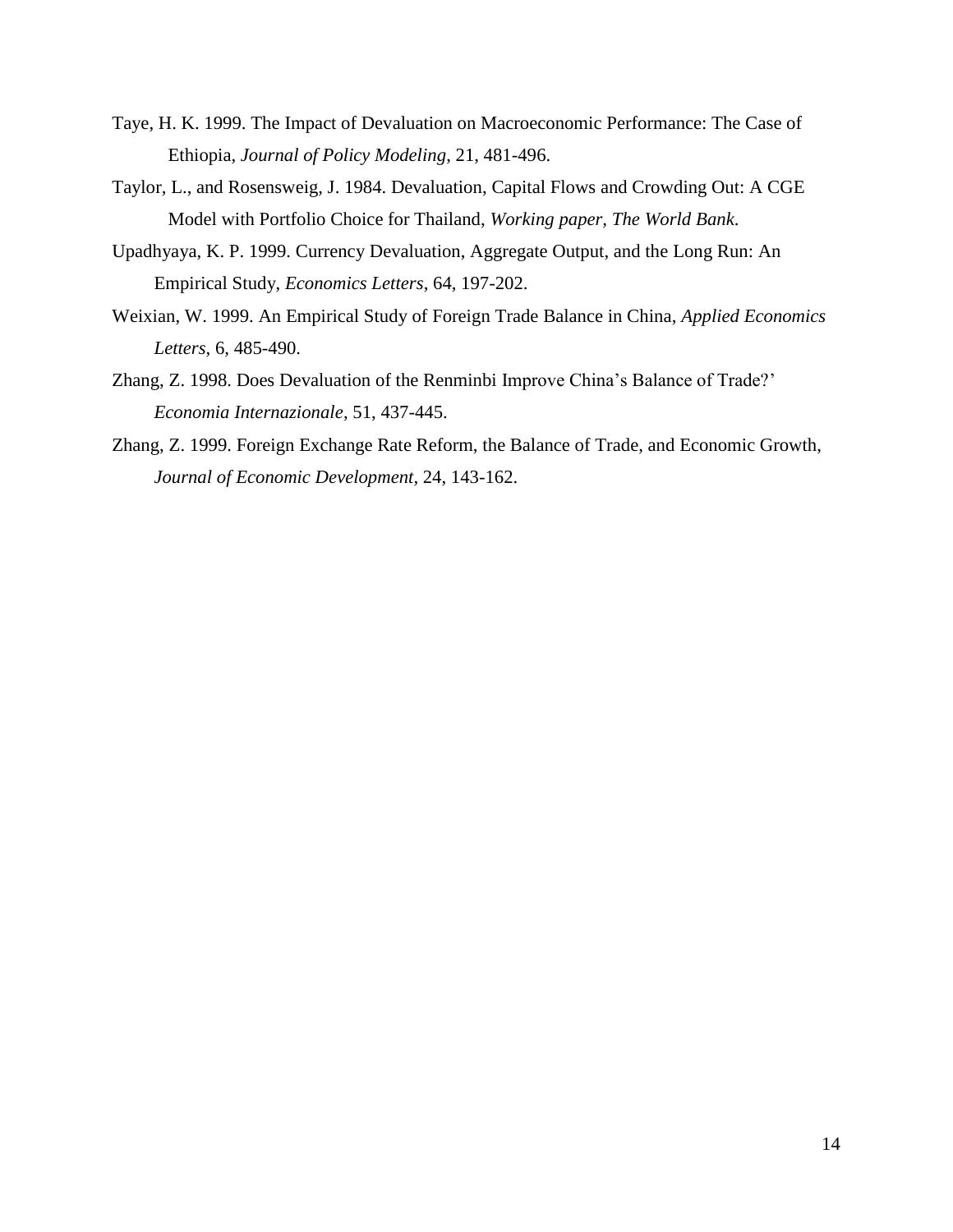#### **Appendix**

#### *Data, Definitions, and Sources*

Annual data over the 1977-2006 period is collected on:

- *Y* = China's real GDP in local currency. Nominal GDP at current dollars was obtained from United Nations Statistics Division (UNSD), converted into local currency units and deflated by China's GDP Deflator, collected from the World Development Indicators CD ROM (World Bank., 2008).
- Y*W* = Index of real World GDP. World GDP in current dollars was collected from World Development Indicators CD ROM (World Bank., 2008), deflated by US GDP deflator (Collected from the International Financial Statistics (published by the IMF), and converted into an Index with 2000 base year.
- *REER* = Real effective exchange rate of the Yuan, collected from International Financial Statistics (published by the IMF). An increase in *REER* implies a real appreciation of the Yuan.
	- $G =$ Real Government Expenditure. Government Expenditure was collected from United Nations Statistics Division (UNSD), converted into local currency units and deflated by China's GDP Deflator, collected from the World Development Indicators CD ROM (World Bank., 2008).
	- $M =$ The real M2 measure of Money Supply. M2 data was collected from IFS CD-ROM, deflated by China's GDP Deflator, collected from the World Development Indicators CD ROM (World Bank., 2008).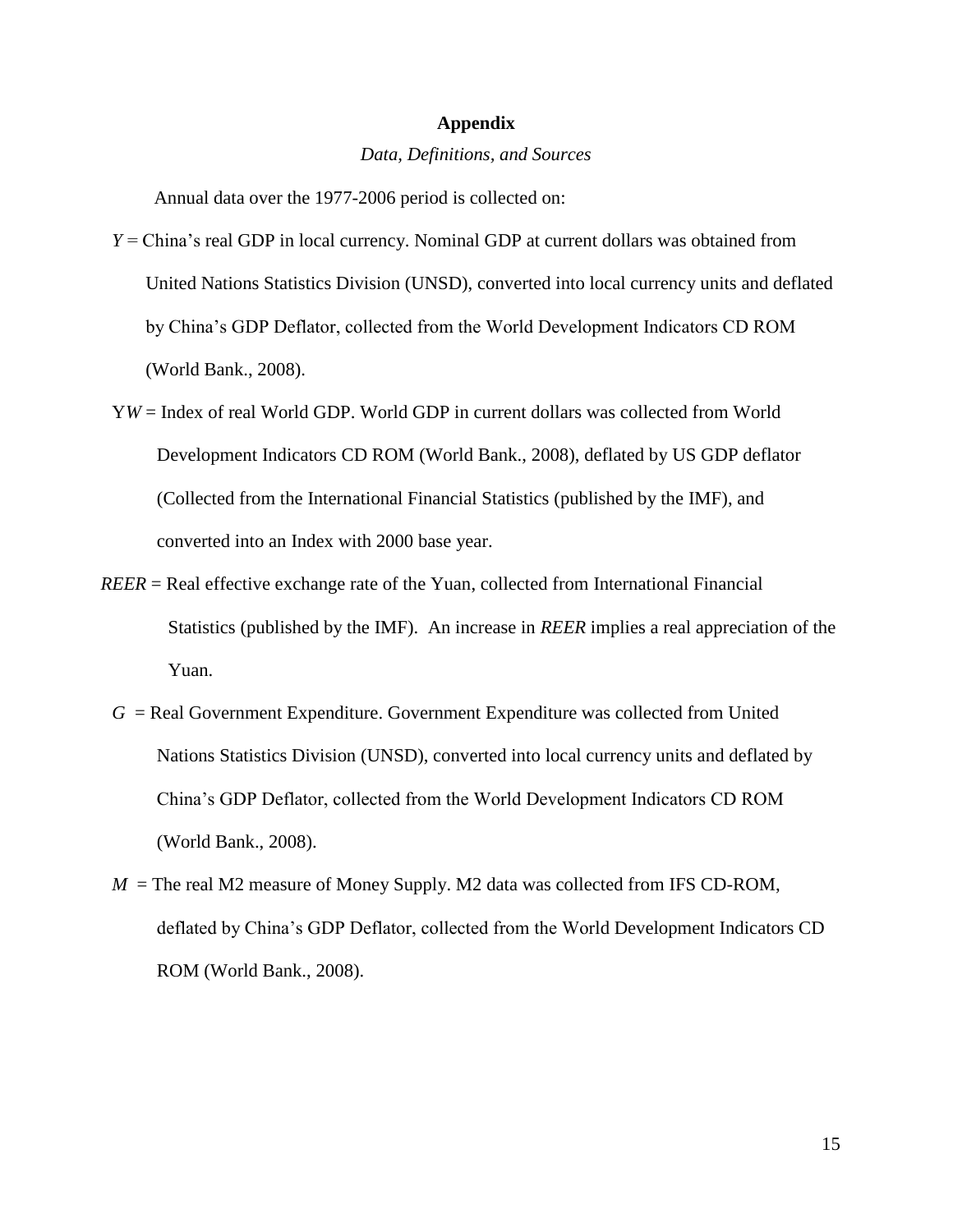| Criterion | Lag-Structure | Calculated Value of<br>the F-Statistic |
|-----------|---------------|----------------------------------------|
| AIC-      | (3,2,3,3,1)   | $6.26*$                                |
| SBC       | (3,3,0,1,1)   | 4.70*                                  |

### **Table 1: Cointegration Test Results**

Notes: \* denotes significance at 5% levels; the corresponding critical value is 4.223.

## **Table 2: Short-run Results**

| Dependent Variable: $\Delta$ ln $Y_t$ |                                             |                                             |  |  |
|---------------------------------------|---------------------------------------------|---------------------------------------------|--|--|
| <b>Explanatory Variable</b>           | <b>Coefficient Estimate</b><br>Based on AIC | <b>Coefficient Estimate</b><br>Based on SBC |  |  |
| $\Delta$ ln REER,                     | 0.01<br>(0.09)                              | $-0.08$<br>(1.43)                           |  |  |
| $\Delta$ ln REER <sub>t-1</sub>       | 0.03<br>(0.69)                              |                                             |  |  |
| $\Delta$ ln REER <sub>t-2</sub>       | $-0.13*$<br>(3.75)                          |                                             |  |  |
| $ECM(-1)$                             | $-0.65*$<br>(2.27)                          | $-0.99*$<br>(4.16)                          |  |  |

Notes: *ECM(-1)* is the lagged error-correction term. Figures in parentheses indicate absolute values of the tstatistic; \* denotes statistical significance at 5% levels.

### **Table 3: Long-run Results**

| Dependent Variable: ln Y    |                                             |                                             |  |  |
|-----------------------------|---------------------------------------------|---------------------------------------------|--|--|
| <b>Explanatory Variable</b> | <b>Coefficient Estimate</b><br>Based on AIC | <b>Coefficient Estimate</b><br>Based on SBC |  |  |
| Intercept                   | 6.42<br>(1.63)                              | $10.80*$<br>(12.61)                         |  |  |
| $\ln M$                     | 0.25<br>(0.85)                              | $0.56*$<br>(8.03)                           |  |  |
| ln G                        | 0.48<br>(1.02)                              | 0.018<br>(0.17)                             |  |  |
| In REER                     | 0.094<br>(1.60)                             | $0.10*$<br>(5.15)                           |  |  |
| ln YW                       | $0.41*$<br>(3.09)                           | $0.26*$<br>(12.61)                          |  |  |

Notes: Figures in parentheses indicate absolute values of the t-statistic; \* denotes statistical significance at 5% levels.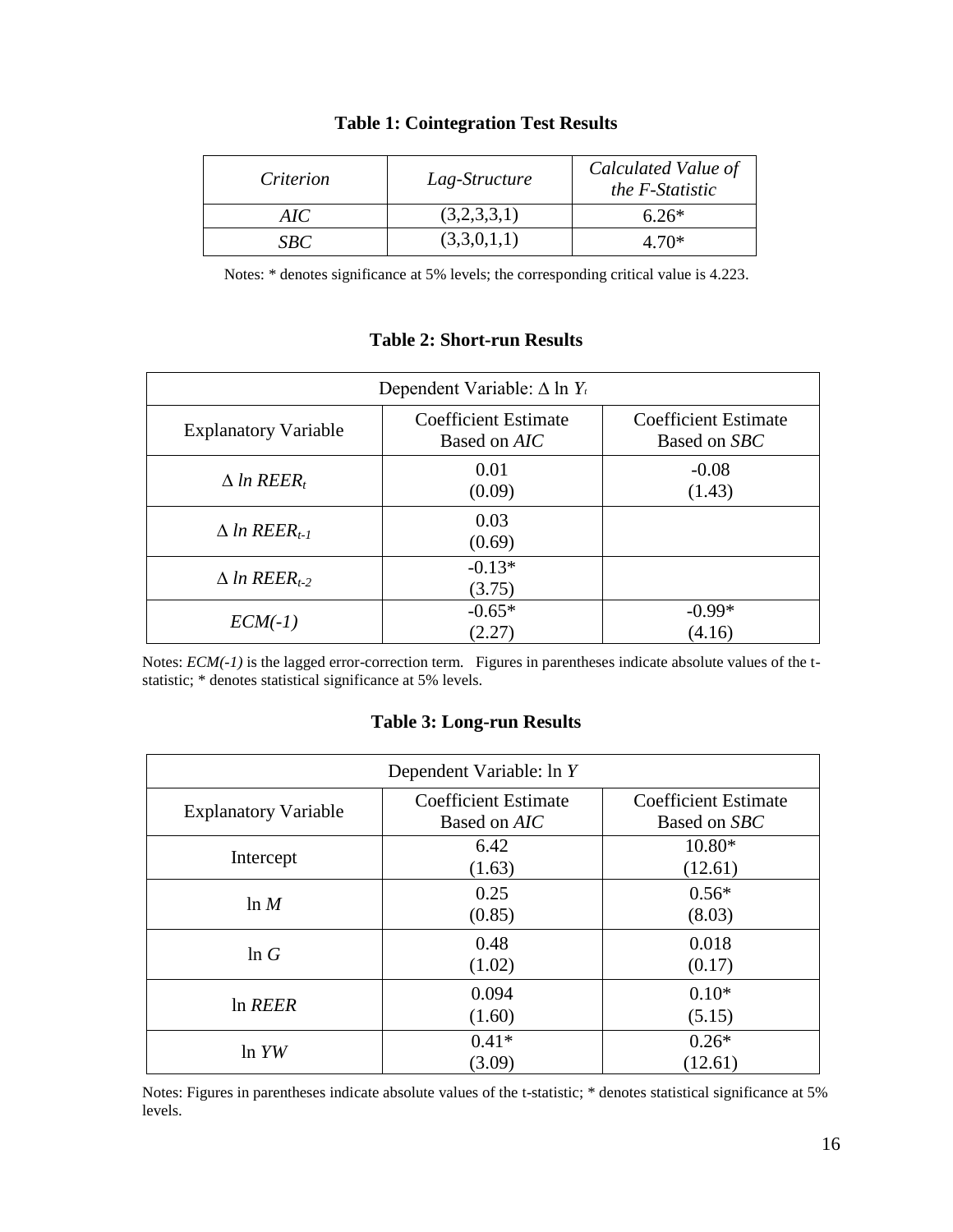